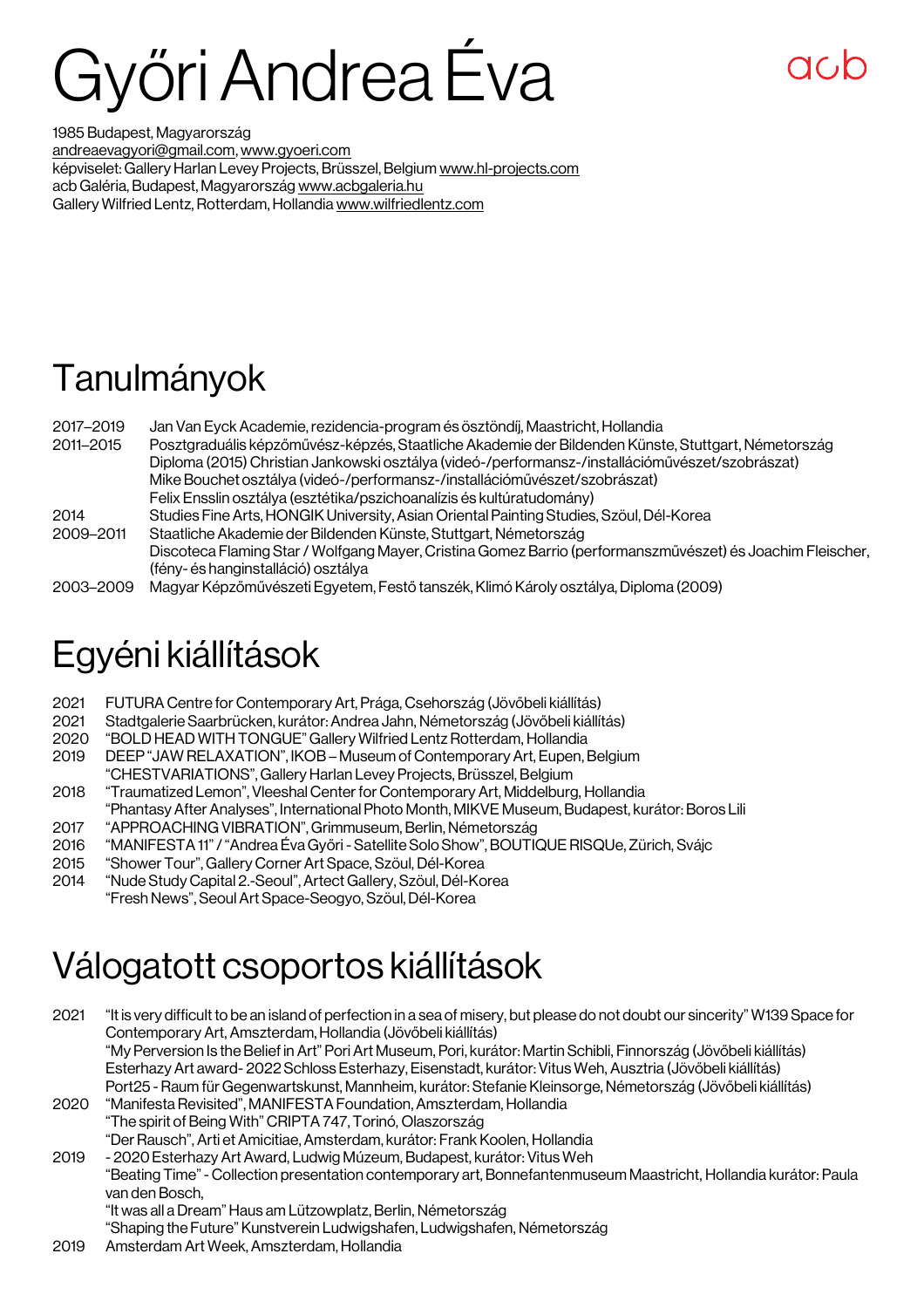Art Brussels 37th Gallery Harlan Levey Projects PRIME booth C11, Belgium "Dropout Architecture", Witte de With Center for Contemporary Art, Rotterdam, kurátor: Sofia Her-nandez Chong Cuy, Samuel Saelemakers, Hollandia Kunstverein Ludwigshafen, Ludwigshafen, Németország Forum Alte Post, Pirmasens, Németország Arp Museum Bahnhof Rolandseck, Remagen, Németország "Van Eyck Open Studios" Jan Van Eyck Academie, Maastricht, Hollandia Gallery Base - Alpha, Antwerp, Belgium "No Photography" Gallery Sage, Párizs, Franciaország Made in Balmoral, Künstlerhaus Schloss Balmoral, Bad Ems, Németország (kiadvány) 2018 "BLIND FAITH. Between the Visceral and the Cognitive in Contemporary Art" Haus Der Kunst, München, Németország "The First Morning Fest of Unreasonable Acts", Bentivoglio, kurátorok: Keren Cytter és Antonio Grulli, Bologna,Olaszország "Van Eyck Open Studios" Jan Van Eyck Academie, Maastricht, Hollandia "Lebenswert Arbeit", Museum am Dom in Trier, Trier, Németország 2017 "Art Brussels 35th - Artistic Projects Mementos", Art Brussels, Brüsszel, Belgium 2016 "ENTROPY WORKS", 3 napos performansz-fesztivál, CHB - Collegium Hungaricum Berlin, Németország "Hybrid Realities", Kunstverein Familie Montez - Frankfurt / Main, Németország 2015 "COME", SeMA NaNJI Hall, Seoul Museum of Art, Seoul, Dél-Korea "Ubermorgenkünstler", Staatliche Kunsthalle Baden-Baden, Baden-Baden, Németország "Your Skin Makes Me Cry", Utazókiállítás, Goethe Institute Washington, D.C. ; Deutsches Kultur-zentrum Hermannstadt, Nagyszeben; Victoria Art Center, Bucharest, Romania; Goethe-Institut San Fran-cisco, Goethe Institute Dél-Afrika, Johannesburg; "/si:n/ Biennale für Videokunst und Performance in Palestine", Deutsch-Französisches Kulturzentrum Ramallah; New, Kuandu Museum of Fine Arts, Taipei, Taiwan; Goethe Institute, Chicago; Gallery LOOP, Szöul, Dél-Korea "VIDEONALE15.", Bonner Kunstverein, Bonn, Németország "22. Bundeswettbewerb des Bundesministerium für Bildung und Forschung", Bundeskunsthalle Bonn, Németország 2014 "Nude Study Capital 2.-Seoul", Artect Gallery, Szöul, Dél-Korea "Hybrid Identities", video-art festival, MECA Mediterráneo Centro Artístico, Almeria,

"Hidden Rooms-Identities, Cities, Memories | Venice", International video art and performance festival,"Venezia Misteriosa" Velence,Olaszország "Nude Study", Snag Performance Festival", Villa Merkel, Galerie der Statt Esslingen, DE

# Ösztöndíjak

2020–2024 Stipendium for Established Artists, Mondriaan Fonds Ösztöndíj

2020 Visegrád Ösztöndíj, rezidencia-program: Karlin Studios, FUTURA Centre for Contemporary Art, Prága, Csehország

- 2019 Esterházy Art Award 2020: díjnyertes<br>2019 Preis der National Galerie: díjnyertes-je
- 2019 Preis der National Galerie: díjnyertes-jelölt
- 2019 Marta-Preis der Wemhöner Stiftung: díjnyertes-jelölt
- 2019 Künstlerhaus Schloss Balmoral residency program and fellowship Bad Ems, Németország
- 2017–2019 rezidencia program: Jan Van Eyck Academie, Maastricht, Hollandia
- 2018 ekwc, European Ceramic Center, Oisterwijk, Hollandia
- 2018 Karl Schmidt Rottluff Scholarship: díjnyertes-jelölt
- 2017 Publication Funding Min. für Wissenschaft, Forschung und Kunst, Baden-Württemberg, Németország<br>2016 Karl Schmidt Rottluff Scholarship, DE: Christian Jankowski díjnyertes-jelöltje
- 2016 Karl Schmidt Rottluff Scholarship, DE: Christian Jankowski díjnyertes-jelöltje
- 2015 rezidencia program: SeMA NANJI, SeMa Seoul Museum of Art, Szöul, Dél-Korea
- 2014 Competition of current German video art Your Skin Makes me Cry,
- 2014–2015 Fellowship of the Baden-Württemberg Foundation, Szöul, Dél-Korea
- 2014 Walter Stöhrer-Award: Mike Bouchet díjnyertes-jelöltje
- 2013 DAAD Ösztöndíjas
- 2012 Klett Award, díjnyertes, Stuttgart, Németország

## Biennálék

- 2016 MANIFESTA 11, Löwenbräukunst, The European Biennial of Contemporary Art, Zürich, Svájc 2015 "VIDEONALE15.", Bonner Kunstverein, Bonn, Németország
- /si:n/ Biennale für Videokunst und Performance in Palestine, Ramallah, Palestine, Palesztina 2014 12. Triennalle der Kleinplastik - The Triennial small-scale sculpture, Fellbach, DE. kurátor:
	- Yilmaz Dziewior & Angelika Nollert .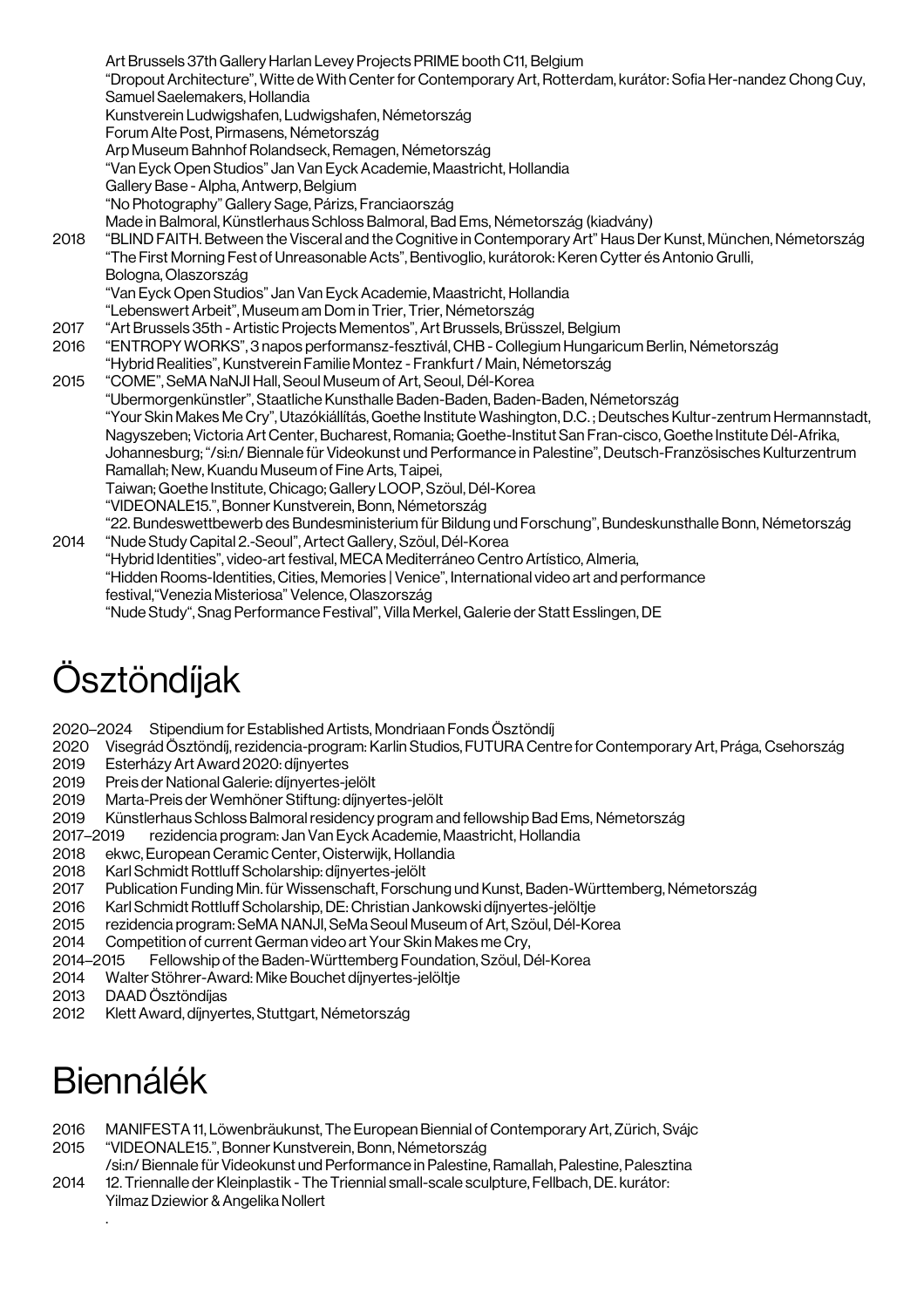#### Performanszok, események (válogatás 2014–2021)

- 2021 "Learning Intimacy", Bonnefantenmuseum Maastricht, NL (Készülőben)
- 2019 Performance at Amsterdam Art Weekend at MANIFESTA Foundation, Amszterdam, Hollandia "Space for Becoming a Tiger", "Dropout Architecture", Witte de With Center for Contemporary Art, Rotterdam, Hollandia

Könyvbemutató: VIBRATIONHIGHWAY, San Serriffe, Amszterdam, Hollandia

- 2019–2020 Tension Relaxation session, Kunstverein Amsterdam, Hollandia kurátor: Maxime Kopsa
- 2018 Palazzo Bentivoglio, Bologna, kurátor: Keren Cytter and Antonio Grulli "SHOWER TOUR "– (2011 óta tartó projekt, különböző helyszíneken) Paul McCarthy, Maritim Hotel, Frankfurt, Németország Fabio Cavallucci, Centre for Contemporary Art Ujazdowski Castle, Varsó, Lengyelország Jin Sup Yoon, Ji Yoon Yang, College +, Seoul, Dél-Korea Wiels, Contemporary Art Centre, Brüsszel, Belgium Blind Faith: VIBRATIONHIGHWAY - Ein Tag mit Andrea Éva Györi, Haus der Kunst, München, Németország Tension -Relaxation session, at solo Show - Andrea Éva Győri - Traumatized Lemon, Vleeshal Center for Contemporary Art, Middelburg, Hollandia "From Muscles Back to the Touch", I Shall Escape by Dawn, Jan Van Eyck Academie, Hollandia
- 2017 Session with underaged school class, Künstlerhaus Stuttgart, Németország "Nude Study\_Drawing class with Nude Model", Akademie Schloss Solitude, Stuttgart, Németország
- 2016 "ENTROPY WORKS", 3 days Performance Festival, CHB -Collegium Hungaricum Berlin, Németország "VIBRATIONHIGHWAY-LESSON", Lesson of Dr. Dania Schiftan, Manifesta 11, Zürich, Svájc Tension –Relaxation session with underaged school class and Dorothee Richter, Künstlerhaus Stuttgart, Németroszág "Analyses in VIBRATIONHIGHWAY" / Performance-Drawing-Sessions with Artist Andrea Éva Győ ri, private studio, Manifesta 11, Zürich, Svájc
- 2015 "Nude Study Lecture for Korean couples", SeMA NaNJI, Seoul Museum of Art, Szöul, Dél-Korea
- 2014 "Bodybulb lecture-workshop with passengers", Main Station in Stuttgart, Németország "Nude study Capital 1.-Baden-Baden", Kunsthalle Baden-Baden, Németország

#### Meghívásra és felkérésre készült új munkák

- 2016 "VIBRATIONHIGHWAY" MANIFESTA 11, Zürich, The European Biennial of Contemporary Art, Zürich, Svájc 2018 APROACHING VIBRATION Haus der Kunst, München, Németország "Traumatized Lemon", "Chestvariations", Vleeshal, Center dor Contemporary Art, Middelburg, Hollandia "Studio as a Laboratory", Installation Jan Van Eyck Academy, Maastricht, Hollandia "Fantasy after Analyses", Hungarian Month of Photography, Budapest
- 2019 "Space for becoming something Else", Installation Jan Van Eyck Academy, Maastricht, Hollandia "Space for Becoming a Tiger", "Dropout Architecture", Witte de With Center for Contemporary Art Rotterdam, Hollandia Talking to Breasts, Künstlerhaus Schloss Balmoral, Bad Ems, Németország VIBRATIONHIGHWAY - Performance, Amsterdam Art Weekend, Manifesta Foundation, Amszterdam, Hollandia

Készülőben:

Zürich, 2016.

- 2021 W139 Space for Contemporary Art, Amszterdam, Hollandia
- 2021 Frans Masereel Centrum, Kasterlee, Belgium
- 2021 FUTURA Centre for Contemporary Art, Prága, Csehország MŰVÉSZKÖNYVEK
	- "Vibration Highway" Artist Book by Andrea Eva Györi, Publisher Edition Taube, 2018.
	- "Orgasm feels at the blue places," for Koreans Artist Handbook-Published by Verlag für Handbücher, 2016.

#### Csoportos kiállításokhoz készült katalógusok (válogatás)

"BLIND FAITH: Between the Visceral and the Cognitive in Contemporary Art" kiadó: Haus der Kunst München, 2018. Catalog for Hungarian Month of Photography "MEMENTOS" – Kiadó: Art Brussels, 2017. "WHAT PEOPLE DO FOR MONEY" - Published by Lars Müller Publishers on the occasion of Manifesta 11 in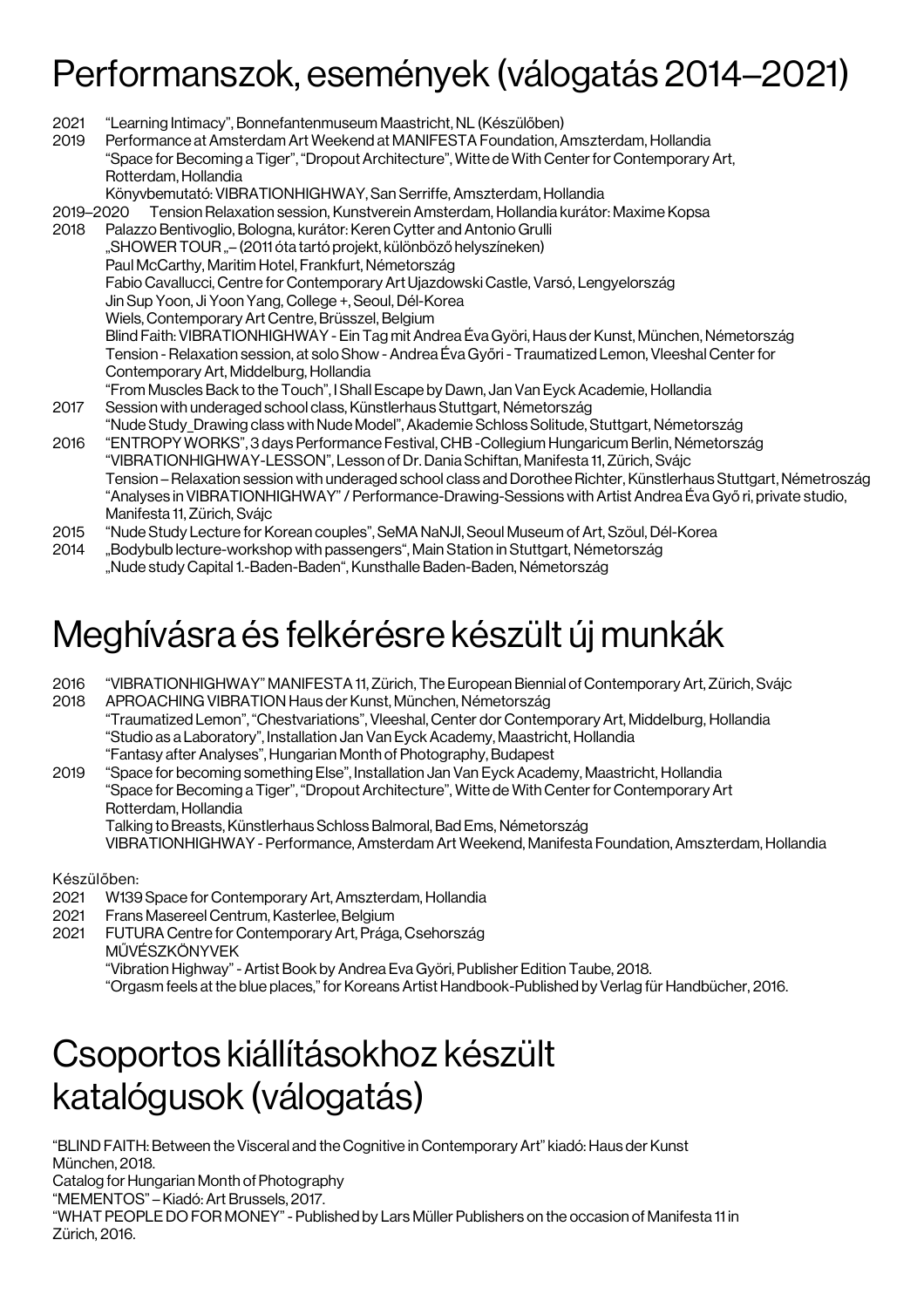"Manifesta 11 in Zürich, Eine Stadt wird zum Kunstraum A Collective Art Experiment"- Published by Lars Müller Publishers on the occasion of Manifesta 11 in Zürich, 2016. "SeMA NANJI RESIDENCY 9th" - This catalogue is published on the occasion of the Represented artist in Residence representation, 2016.

#### Művek magán- és közgyűjteményekben

Dr. phil. Dania Schiftan, gyűjteménye, Zürich, Svájc Jorge Jara gyűjteménye, Berlin, Németország Dr. Detlef Kaleth, Director at Dr. Kaleth und Kollegen - Zentrum, Berlin, Németország Dr. Christian König gyűjteménye, Stuttgart, Németország Mathieu Doublet gyűjteménye, Zürich/Párizs, Svájc-Franciaország Albert Groot gyűjteménye, Geleen, Hollandia Vleeshal Center for Contemporary Art, Middelburg, Hollandia ARGOS Centre Art Media in Brüsszel, Belgium Bonnefantenmuseum, Maastricht, Hollandia

#### Válogatott bibliográfia

- 2020 "Bold Head with Tongue" article by by Vivian Sky Rehberg, Art-agenda, Online Magazine, 2 oldalon, USA
- 2020 Interview "Traumatized Lemon" ELLE Magazine (print), 1 oldalon, Magyarország
- 2020 Interview Győri Andrea Évával, az Esterházy Művészeti Díj nyertesével, Ludwig Múzeum Press, HU
- 2019 Manifesta met Andrea Eva Győri musst seen in Amsterdam Art Weekend VOGUE, Hollandia
- 2019 Van Eyck Open Studios 2019 denkers en makers, FEATURE —Domeniek Ruyters, METROPOLIS M, Online Magazine, 2 oldalon, Hollandia
- 2019 BRF.be BRF Television, Nachrichten, "Deep Jaw Relaxation: Ausstellung von Éva Győri im Ikob" 2:10 min. kiállítás-riport, Belgium
- 2019 SWR.de SWR Television RP, Nachrichten, "Künstlerin macht Krebserkrankung zum Thema ihrer Arbeiten", 3:30 min interjú, DE
- 2018 DIAPHANES MAGAZINE 8 oldalon, Andrea Éva Győri traumatizes apples and lemons, No. 5 "Taming the Gaze", Printed Magazine, ZH, DE
- 2018 LICHAAMSMANTRA-artist porte Andrea Éva Győri, Solo Exhibition at Vleeshal Center for Contemporary Art, Middelburg, Alix de Massiac cikke, METROPOLIS M, Printed Magazine, 2 oldalon, NL
- 2018 Artist Pages drawings Andrea Eva Győri, METROPOLIS M, print, 8 oldalon, Hollandia
- 2018 "Kunstenares Andrea Éva Győri: Ook zonder borsten voel ik me best oké", ZEEUWS NIEUWS, Interview by Ernst Jan Rozendaal, print, 2 oldalon, Hollandia
- 2018 Sterke verbeelding van verlies Expositie Andrea Éva Győri in Vleeshal Middelburg, ZEELAND, Printed, 2 Pages. Vleeshal in Middelburg stelt expositie uit wegens ziekte kunstenaar, PZC Zeeuws nieuws, article: Ernst Jan Rozendaal, Hollandia
- 2018 Andrea Éva Győri, Riviews\_Van Eyck Open Studios 2018\_LOST PAINTERS Webmagazine, Hollandia
- 2018 Open studios in De van Eyck open studios 2018, Article, Cultuur in de Euregio, (print), Hollandia
- 2018 Andrea Éva Győri, Riviews, Van Eyck Open Studios 2018\_LOST PAINTERS Webmagazine, Hollandia
- 2018 die künstlerin andrea eva győri ist der weiblichen lust auf der spur, monopol, magazine für kunst und leben, de, (print), silke hohmann szövegével
- 2018 sexfantasien künstlerbuch " vibration highway" von andrea éva győri, artist book recommendation, monopol, magazine für kunst und leben, de, (print) teljes oldalon, silke hohmann szövegével
- 2018 Leute! Wie können so heiss sein die kunst von Andrea Éva Győri begibt auf die suche nach dem frau-sein und einer selbstbestimmten welt. - "Blind Faith" im Münchener Haus der Kunst, review, Süddeutsche Zeitung, de, (print) Catrin Lorch szövegével, Németország
- 2017 Bizalmi viszonyok Beszélgetés Győri Andrea Éva képzőmüvésszel, Boros Lili szövegével, Műértő, (print), 2. oldalon
- 2017 AndreaÉva Győri: Approaching Vibration (Lágy Rezgések),BALKON, Contemporary Art Magazine, (Print) 2 oldalon, Magyarország
- 2017 The Best of Art Brussels, Grimmuseum-Andrea Eva Győri, SLEEK Magazine, 1 oldalon
- 2017 Frieze I Andrea Éva Győri Approaching Vibration Grimmuseum -Exhibition Review, 1 oldalon
- 2016 Best of 2016 \_Article by Fredrik Svensk, THE COLLABORATION OF THE YEAR: VibrationHighway, Andrea Éva Győri, Manifesta 11, Kunstkritikk, Zürich, Svájc
- 2016 MONOPOL Magazin für Kunst und Leben, 7 Dinge, die Sie auf der Manifesta nicht verpassen soll-ten Grossaustellung in Zürich, Andrea Éva Győri, Risqué und Löwenbräukunst
- 2016 11 Uneasy Questions Raised by Manifesta 11, Where is the art? Who is it for? And can there be too many masturbation paintings? Hettie Judah szövege, June 13, 2016